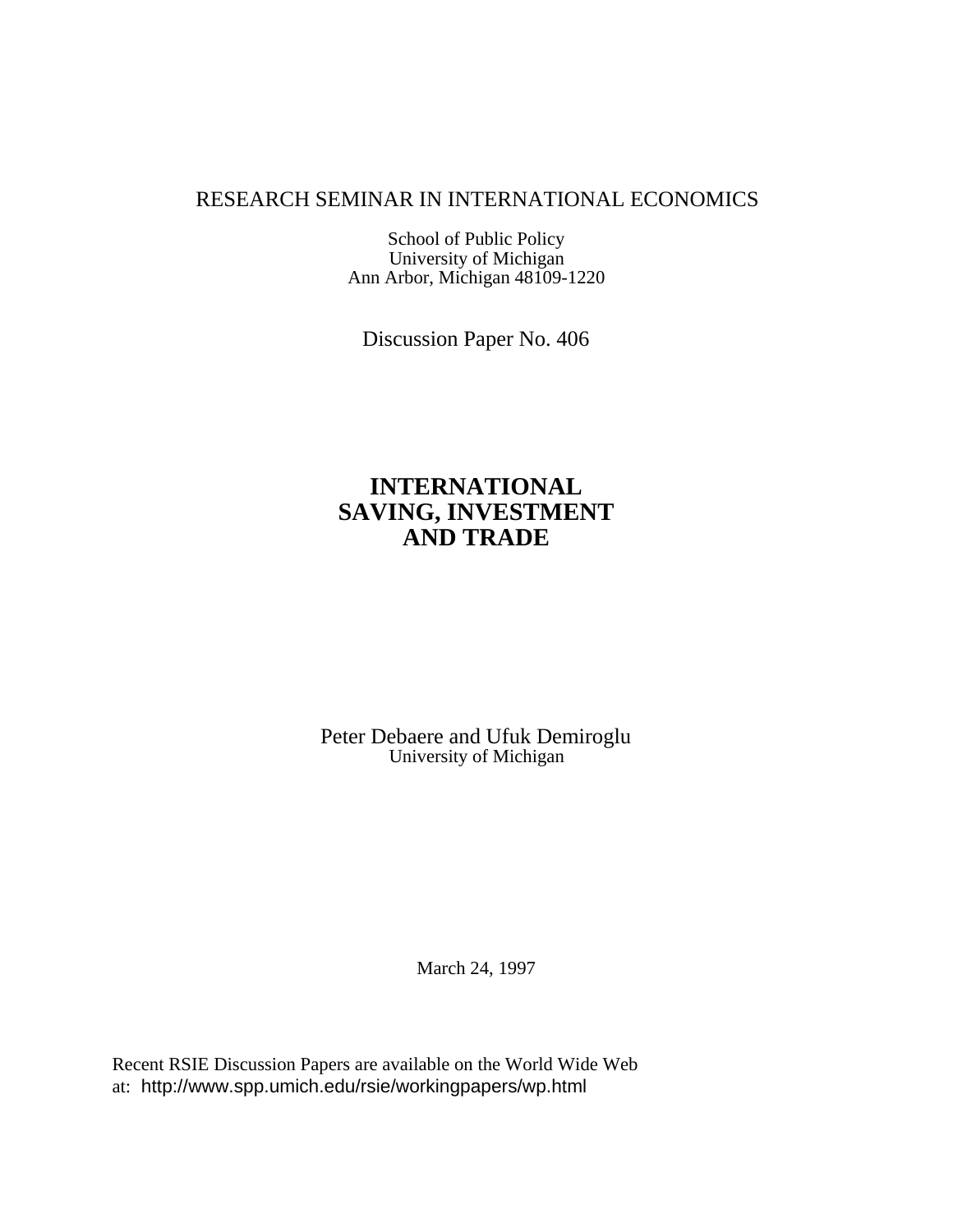# **INTERNATIONAL SAVING, INVESTMENT AND TRADE**

Peter Debaere Ufuk Demiroglu<sup>\*</sup>

**March 24, 1997**

#### **Abstract**

-

Feldstein and Horioka (1980) observed that saving and investment move closely together in the major OECD countries. This finding is a puzzle if national economies are characterized by one sector production functions of the form *F*(*K*,*L*). In that case, in a high saving country, the high rate of investment and capital accumulation would result in a decline of the marginal product of capital, leading to an incentive for exporting capital. In this paper, we show that this incentive disappears in a multi-sector world. National capital can be absorbed domestically without a decline in its marginal product through a shift in the sectoral composition of national production towards capital intensive sectors. This is nothing but the well-known Rybczynski effect. We present a modified version of the standard Heckscher-Ohlin (HO) Model to show that very small barriers to capital mobility are enough to force national savings to stay within the country of origin. We also argue that, while the assumptions of this model may appear special, they are not unrealistic for the developed countries in the Feldstein Horioka study.

<sup>\*</sup> Department of Economics, University of Michigan, Ann Arbor, MI 48109-1220. We are grateful to Alan Deardorff for his help and comments. Robert Barsky, Stephan Oppers and Ismail Saglam also made very useful suggestions. All errors are ours. Peter Debaere acknowledges the financial support of NFWO, the Belgian National Fund for Scientific Research.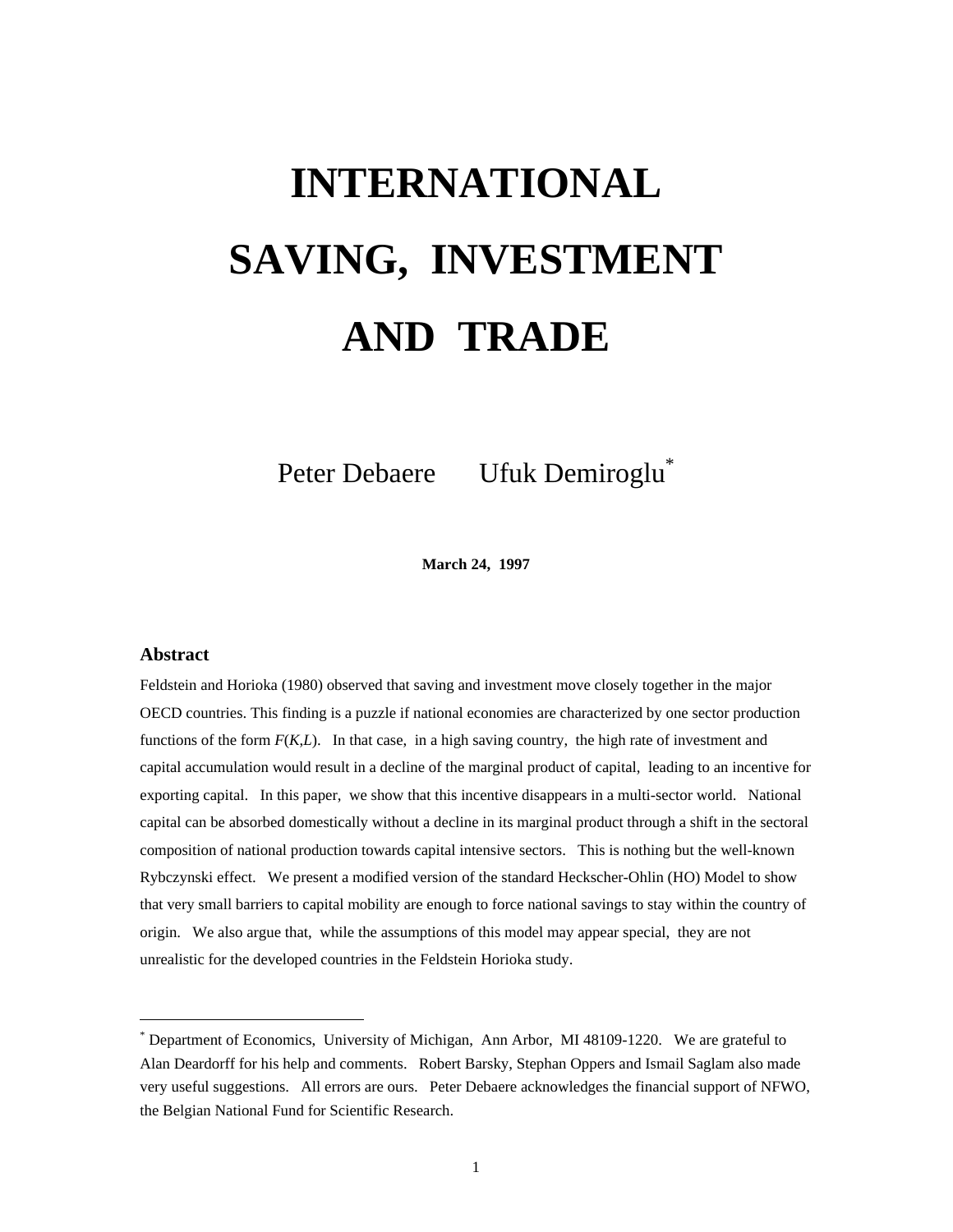# **1. Introduction**

-

In their seminal paper Feldstein and Horioka (1980) (**FH**) made the observation that domestic saving and investment are strongly correlated in the major OECD-countries for the period 1960-1974. Virtually all of what is saved in a country is also invested in that country. As shown by various studies, this is a robust relationship except for a deviation in the early 1980s. Saving and investment are correlated not only in terms of short-run year-to-year fluctuations in a given country, but also across countries in terms of longterm averages. The latter relationship is termed the "cross-sectional" saving-investment correlation.<sup>1</sup> These observations have not yet found a satisfactory explanation.

When the national economies are thought to be well characterized by one sector production functions of the form  $F(K,L)$ , the FH finding is a puzzle. A high rate of investment and capital accumulation would result in a decline in the marginal product of capital, and therefore, there would be an incentive to export capital in a country with a high saving rate. However, empirically, the high-saving countries do not experience declining interest rates. $2$ 

In this paper, we show that the Feldstein-Horioka puzzle disappears in a multi-sector world. A country with a high saving-rate can employ all of its national capital domestically without a decline in its marginal product through a shift in the composition of national production towards capital intensive sectors. This is nothing but the wellknown Rybczynski effect. Instead of exporting capital directly, a country can produce more of capital intensive goods and export these products.

The shift in production can completely remove the incentive for capital movements. The well-known Factor Price Equalization (FPE) Theorem states that under certain conditions trade equalizes all the factor returns. As such, with equal returns, the incentive for capital to move abroad disappears, and the saving-investment correlation

<sup>&</sup>lt;sup>1</sup> The literature is reviewed in Tesar (1993), Mussa and Goldstein (1993) and Obstfeld (1986,1994), and Bayoumi (1996).

 $2$  This provides one reason for why barriers to capital mobility are not a satisfactory explanation alone. Another reason is that such barriers are not evident among the group of developed countries considered by FH.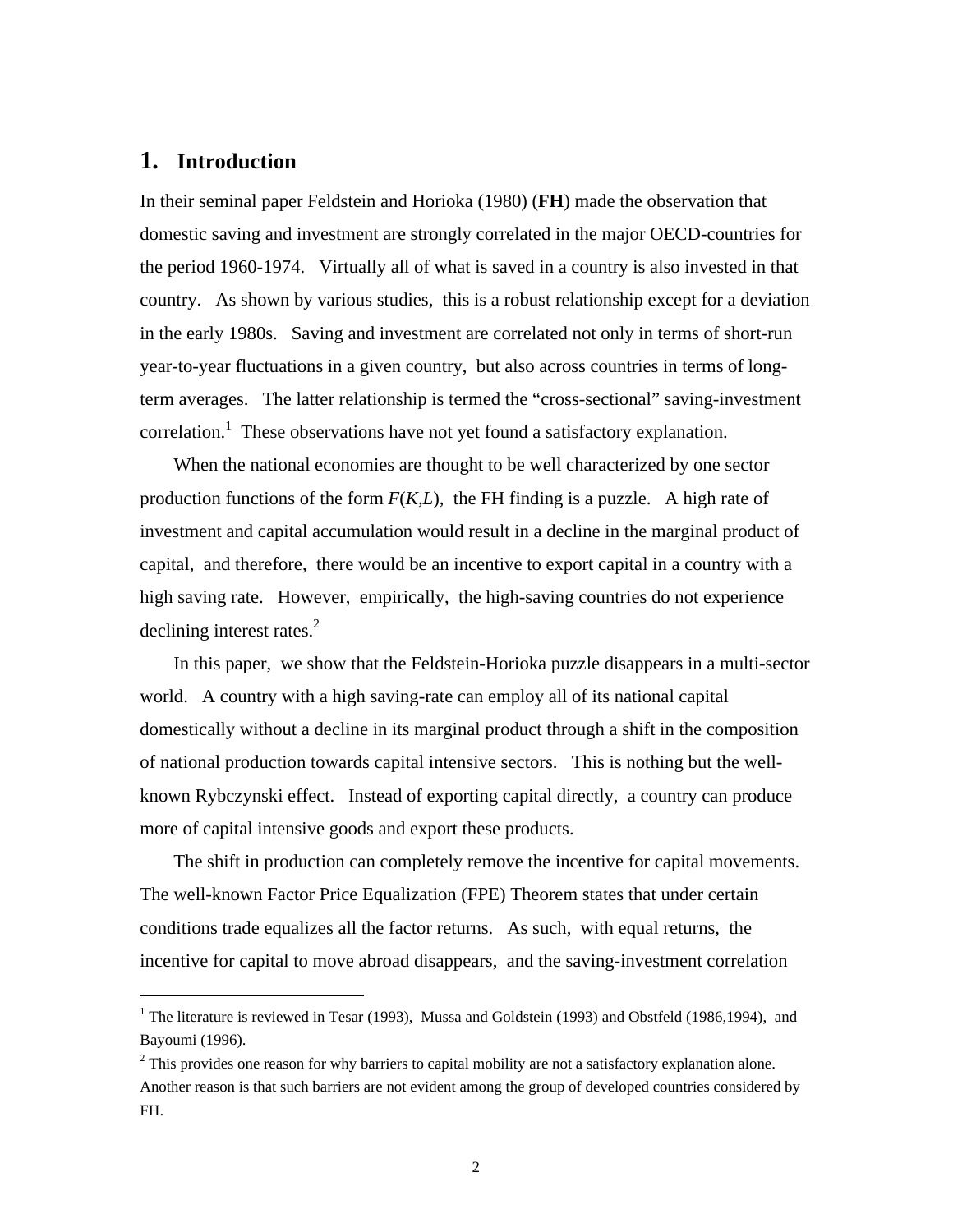becomes self-evident. The main requirements for FPE are similar country endowments, identical technologies, and free trade, so that goods prices are identical in all the countries. If these assumptions are satisfied, and if the changes in the capital stock do not violate the assumption of endowment similarity, the equality of the returns will stay intact and there will be no incentive for capital flows.

The Rybczynski and FPE Theorems give some indication of why it is possible to have no capital flows in an equilibrium. However, they do not exactly describe the economic mechanism that equalizes saving and investment in a country. In fact, if the returns to capital are equalized in all the countries, capital could either move abroad, or stay within the country of origin. This implies that the international allocation of capital would be indeterminate.

This indeterminacy, however, can be resolved by the following argument. If the returns to capital are identical in the home country and elsewhere, the preferred alternative should be to invest at home. There are certain risks and costs associated with foreign investment, such as the *exchange rate risks,* the information costs, and the *country risks* that arise from the possibility of appropriation by foreign authorities. In the model of section 2, we postulate that a flow of capital across country borders requires a *premium* (represented by  $\Delta$ ) to cover these risks. Unless the foreign return *r*<sup>\*</sup> exceeds the home country return *r* by the amount  $\Delta$  (i.e., unless  $r^* \ge r + \Delta$ ), capital chooses to stay within the home country. The existence of such a required premium removes the multiplicity of equilibria. As shown in section 2, "no capital flows" emerges as the unique equilibrium outcome, as long as the country endowments are similar. This is true for any positive value of  $\Delta$ . Thus, very small barriers to capital flows can be sufficient to prevent savings from flowing abroad.

To summarize, saving and investment are equalized in a country (if the FPE assumptions are satisfied) in the following way. Take a country with a high saving rate. The supply of capital grows faster in that country than in the countries with lower saving rates, unless there is a capital outflow. However, capital does not flow abroad immediately, as there is the required premium ∆. The increase in the capital stock consequently puts downward pressure on the rental price of capital, and cheaper capital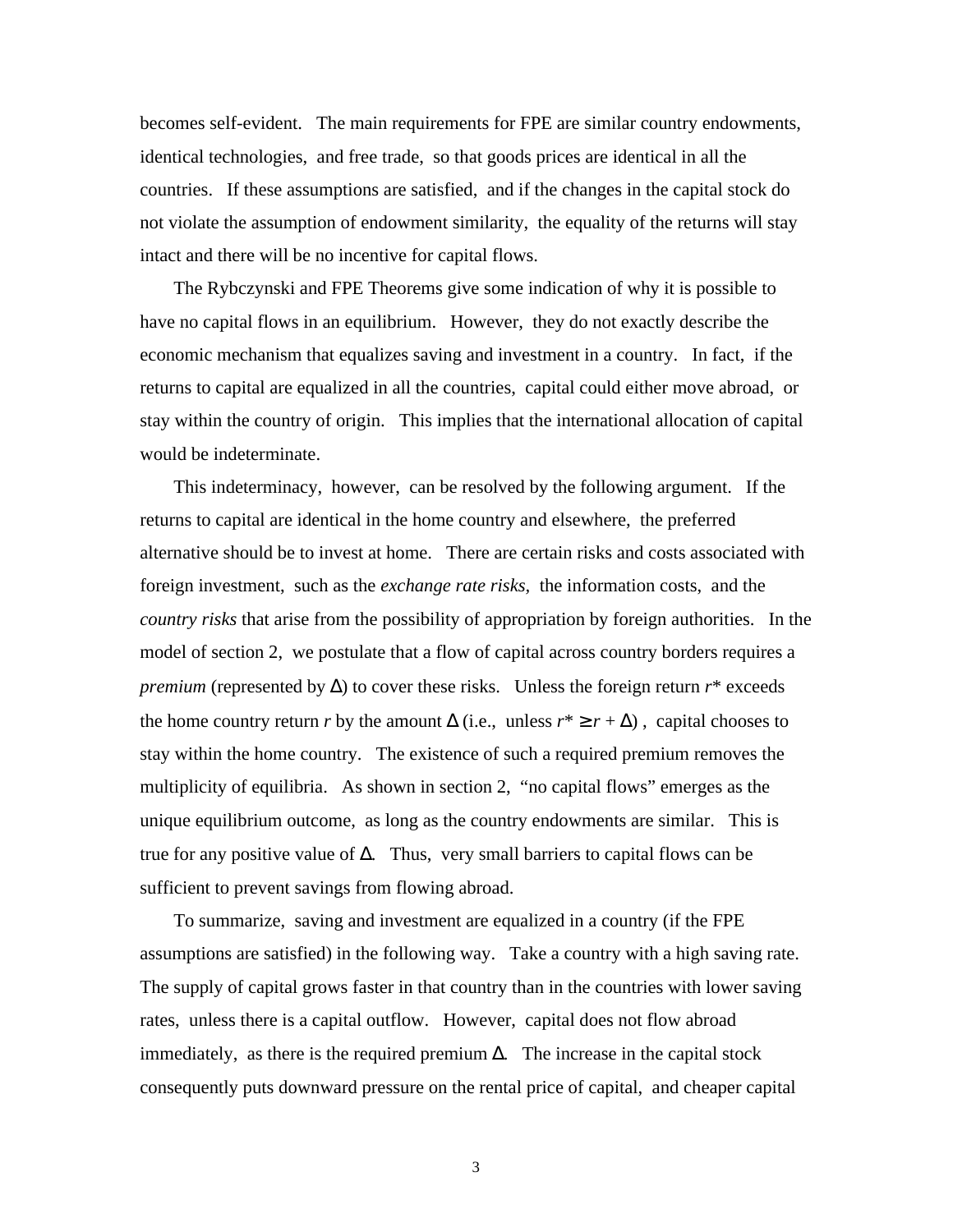creates an incentive for entry in the capital intensive sector. While more firms enter that sector, the excess of capital eventually gets fully employed, and the pressure on the rental rate of capital disappears. Hence, a new equilibrium is reached without any capital flows.<sup>3</sup>

The Heckscher-Ohlin (**HO**) Theory and FPE have been around for a very long time, and international trade is known to be a substitute for capital movements (Mundell 1957). Hence, our explanation should hardly sound novel to an international trade economist. It is remarkable, however, that the influence of trade on factor returns has never been seriously advanced to justify the saving-investment correlation.<sup>4</sup> One can only guess at the reason for this neglect.

One reason is the widespread use of the neoclassical one-sector models. While learning and teaching such models, we (economists) perhaps develop a tendency to mainly think in terms of a one-sector world. In section 4, an example with multiple sectors is presented where the high saving country turns out to be the more attractive direction for international capital flows. In other words, the implications of the onesector and multi-sector models are very different when the issue is saving-investment correlations. Another reason for the neglect of FPE as an explanation for the FH result may be the growing separation, as noted by Krugman (1993), between the fields of international finance and international trade.

 $3$  As we know from the Stolper-Samuelson Theorem, factor prices are determined by goods prices. If the country in the example is large, the shift in the country's production toward the capital intensive sectors may change the world relative prices of goods. Consequently, the factor prices may change worldwide as a result of the capital accumulation in that single country. However, the new goods prices will be identical *across* the world because of free trade, and as a result, the factor prices implied by these goods prices will be the same in all the countries also. If, for instance, there is a decline in the price of the capital intensive good, the rental rate of capital will decline everywhere in the world. The FPE Theorem assures that the returns to capital will still be identical across countries and there will be no incentive for capital flows as before.

<sup>&</sup>lt;sup>4</sup> In a footnote Obstfeld (1986) refers to Kotlikoff (1984) who briefly mentions a conversation in which the possible relevance of the FPE result to the FH puzzle is brought up. The explanation is not pursued by either of the authors, possibly because it is thought of as an intellectual curiosity, rather than an issue that may have actual pertinence to reality.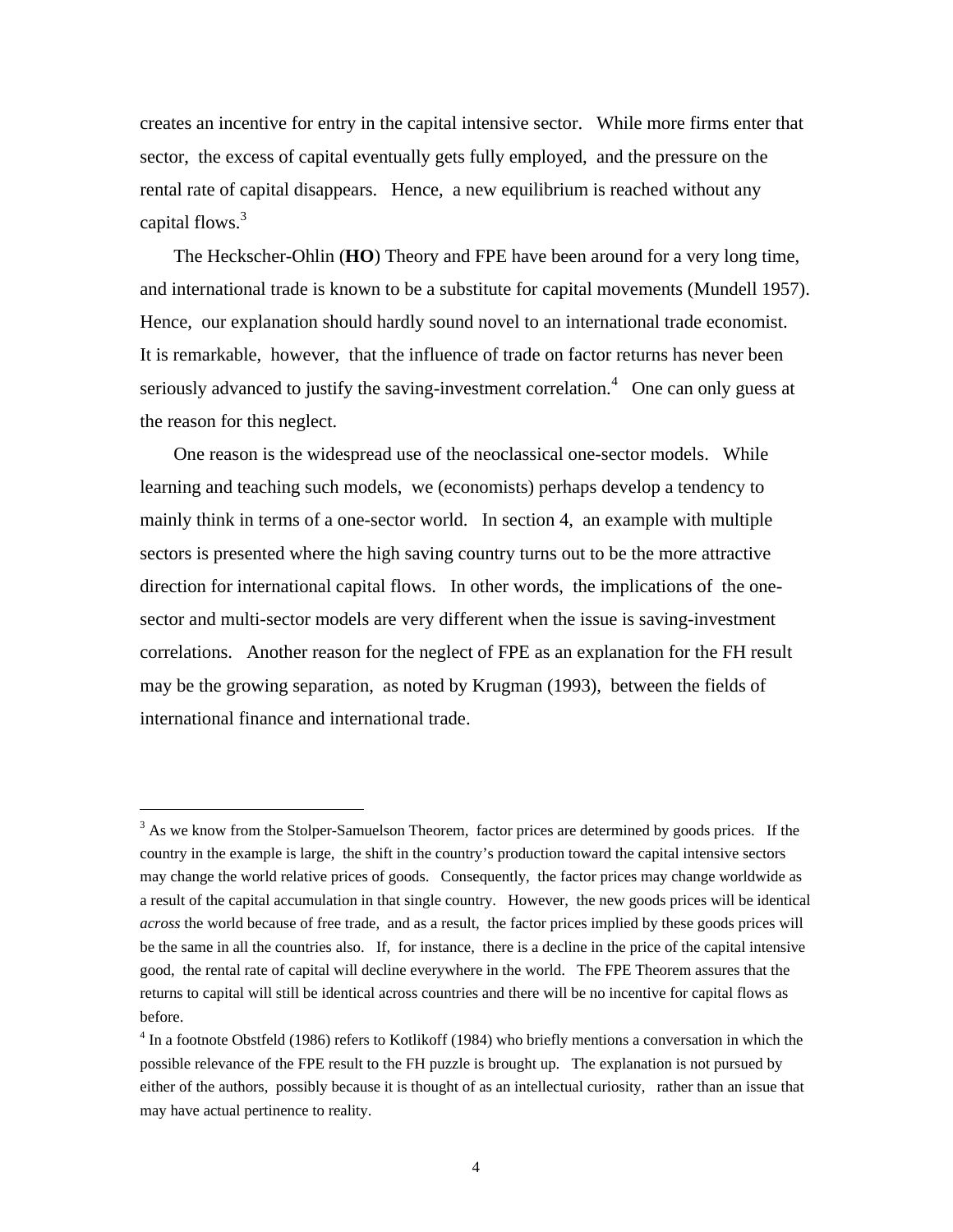Probably the most important factor is the distrust of the applicability of the HO Theory to real-life issues. The empirical failure of the various HO Theory predictions and the unrealistic and detailed assumptions (such as the 2x2x2 world, identical technologies, etc.) of the textbook HO model have made us more reluctant to think of the real world in HO terms. The anecdote in footnote 4 is likely to be an illustration of that. A major portion of this paper, sections 3 and 4, addresses these concerns. We argue that the HO assumptions are fairly realistic for the developed countries that are considered by Feldstein-Horioka.

In section 2, we illustrate our point in a modified version of the basic HO model that includes saving and investment explicitly. More specifically, we have a multi-period model in which each period is nothing but the standard 2x2x2 HO model. In section 3, we discuss the assumptions of the HO model and the FPE Theorem, and how the proposed explanation of the FH puzzle accords with general observations. In section 4, we show how returns to capital are equalized by trade even under more general conditions, allowing for different technologies in the countries and without requiring the equalization of *all* factor prices. Section 5 concludes.

## **2. Trade removes the need for capital movements**

Consider a 2x2x2 standard Heckscher-Ohlin framework. Capital, *K*, and labor, *L*, are mobile across sectors within a country. Good 1 and 2 (G1 and G2) are produced with identical neoclassical constant returns to scale production functions. Their prices are  $p_1$ (numeraire) and  $p_2$ . The country endowments are inside the diversification cone formed by the cost-minimizing capital-labor ratios of the two industries at prevailing world prices. Both countries produce both goods, and there are no factor intensity reversals.

We *modify* this setting and incorporate saving, investment and changes in the capital stock. We provide a setup in which each period accords with the standard HO model, so that the standard FPE and Rybczynski Theorems can be used separately for each period. Deviating from the standard HO model, we assume that capital is internationally mobile (whereas labor is not). The consumers save a fraction of their income and invest it in one of the two countries based on the return to capital in the next period. The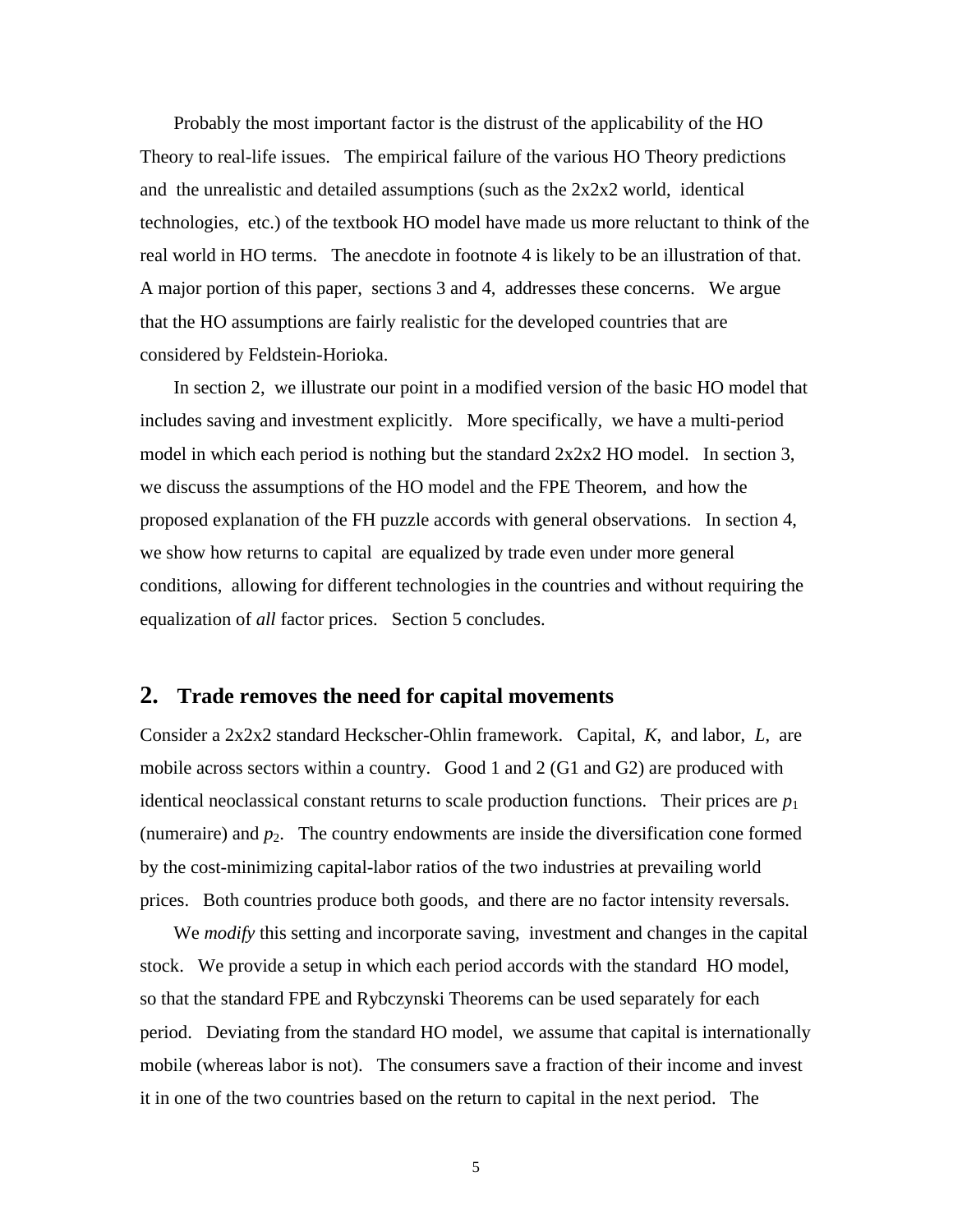countries are assumed to be similar in terms of their endowments, and stay in the diversification cone in *every* period, although the location of the cone may itself change.

$$
Y = Y_1 + p_2 Y_2,
$$
  
\n
$$
Y^* = Y_1^* + p_2 Y_2^*,
$$
 (note that  $p_1 = 1$ )  
\n
$$
S = sY,
$$
  
\n
$$
S^* = s^*Y^*,
$$
  
\n
$$
S^* = s^*Y^*,
$$
  
\n
$$
K_+ - K = I,
$$
  
\n
$$
K_+^* - K^* = I^*,
$$

where  $Y_1$  and  $Y_2$  are the quantities of output in the two sectors, and  $Y$  is national income measured in good-1 prices. The national saving rate is denoted by *s*. *S* is national saving, *I* is investment, and *K* and  $K_{+}$  are current and next period's real capital stock. Note that *Y*, *S*, *I* and *K* are all measured in units of the first good. Variables with asterisks  $\binom{4}{1}$  denote the foreign country variables, and the plus-subscripts  $\binom{4}{1}$  denote the future quantities. Good 1 is the labor intensive good and is used only for consumption, while Good 2 is used also for investment. Consequently, the final demand for the second good will be  $C_2 + I$  in the home country and  $C_2^* + I^*$  abroad.<sup>5</sup> The households in both countries save different portions of their incomes<sup>6</sup>.

There is no depreciation, and therefore *I* equals  $K_{+}$  -  $K$ , the capital accumulation between two subsequent periods. We abstract from the complications that may arise due to population growth by fixing *L* and  $L^*$ . The equation  $S + S^* = I + I^*$  states that world investment is financed by world saving. No restrictions have been imposed so far on how world saving is allocated between  $I$  and  $I^*$ . To completely identify the model, we

<sup>&</sup>lt;sup>5</sup> Alternatively, good 1 could also be chosen as the investment good, and that would not make any difference in the model. We avoid to introduce a third sector for the investment good in order to be able to make use of the standard Rybczynski and Stolper-Samuelson results of the 2x2x2 model.

<sup>&</sup>lt;sup>6</sup> The saving rate *s* is the country *average*. It is not important where *s* comes from; it can be given exogenously or may have resulted from an intertemporal maximization problem, it can be constant or varying over time, or, individuals may be heterogeneous or identical in their saving rates. The tools needed to obtain the saving-investment equality in our model are the FPE, Rybczynski, and Stolper-Samuelson Theorems. These theorems are valid and the saving-investment equality is obtained regardless of who saves how much or consumes which good and in what quantity. The crucial assumptions here are identical technologies, country endowment similarity, and same goods prices in both countries.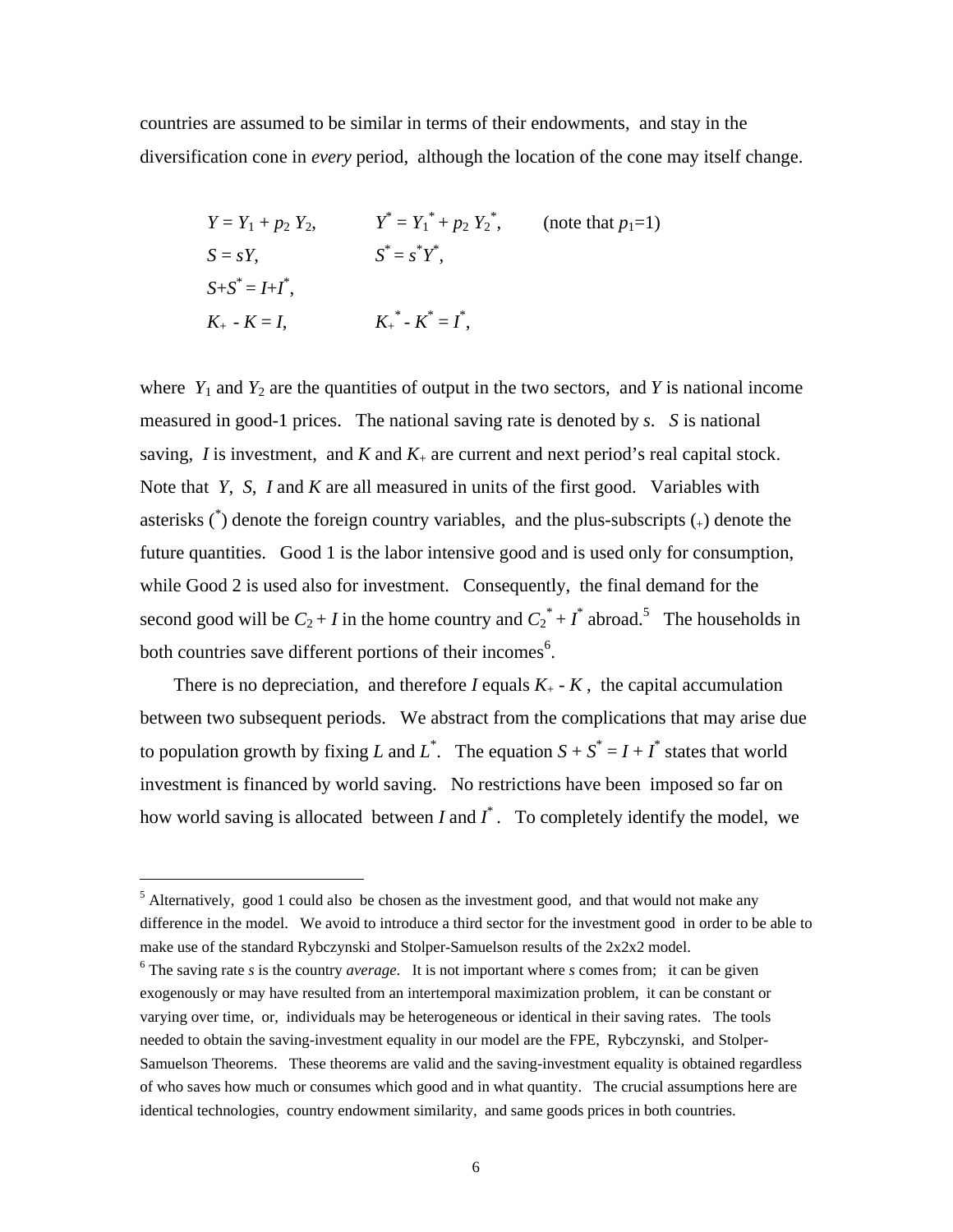need to specify the investment behavior in each country. Let  $S<sup>d</sup>$  denote the portion of the home country's savings *S* that does not leave the country and that is invested domestically, and let  $S^a$  be the part of  $S$  that flows abroad. Defining similar variables for the foreign country, we have:

$$
S = S^d + S^a \t S^* = S^{d^*} + S^{a^*}
$$
 (1)

The amount of savings that moves abroad is determined by the difference in returns. The savers consider the *next* period return to capital when deciding where to invest, as the capital that results from current investment is used in the next period.<sup>7</sup> We assume that savings flow to the country with the higher return. More precisely, the foreign investment decision is made as follows. All of home savings (*S*) moves abroad if the future foreign rental rate of capital  $r_{+}$ <sup>\*</sup> is higher than  $r_{+}+\Delta$ , where  $\Delta$  is a premium required for foreign investment. That premium covers costs due to exchange rate volatility, transaction costs due to information barriers, and other possible risks.  $\Delta$  is considered an arbitrarily small positive number, so that it constitutes no essential barrier for capital movements.<sup>8</sup> This leads to the following best response correspondences.

$$
S^{a} = \begin{cases} 0 & \text{if} & r_{+}^{*} < r_{+} + \Delta \\ [0, S] & \text{if} & r_{+}^{*} = r_{+} + \Delta \\ S & \text{if} & r_{+}^{*} > r_{+} + \Delta \end{cases} \quad \text{and} \quad S^{a^{*}} = \begin{cases} 0 & \text{if} & r_{+}^{*} > r_{+} - \Delta \\ [0, S^{*}] & \text{if} & r_{+}^{*} = r_{+} - \Delta \\ S^{*} & \text{if} & r_{+}^{*} < r_{+} - \Delta \end{cases} \tag{2}
$$

Finally, foreign inflow  $S^{a^*}$  and the part of domestic funds that stay in the home country  $S^d$  are available for and transformed into home country investments. The analogue of this is true in the foreign country.

$$
I = S^d + S^{a^*} \qquad I^* = S^{d^*} + S^a \tag{3}
$$

Now we solve for the equilibrium.

 $<sup>7</sup>$  This may seem a short-sighted criterion for foreign investment as the capital gains or losses that may</sup> accrue due to the change in the price of the capital good should also play a role in the decision process. But, in this model, the capital good is good 1, and its price is the same in both countries due to free trade. Hence, capital gains or losses are the same in both countries.

<sup>8</sup> As mentioned in the introduction, ∆ prevents indeterminacy. Without ∆, any allocation of world investment across countries is an equilibrium. With any positive  $\Delta$ , no matter how small, *S* = *I* and *S*<sup>\*</sup> = *I*\* are the unique equilibrium outcome whenever FPE holds.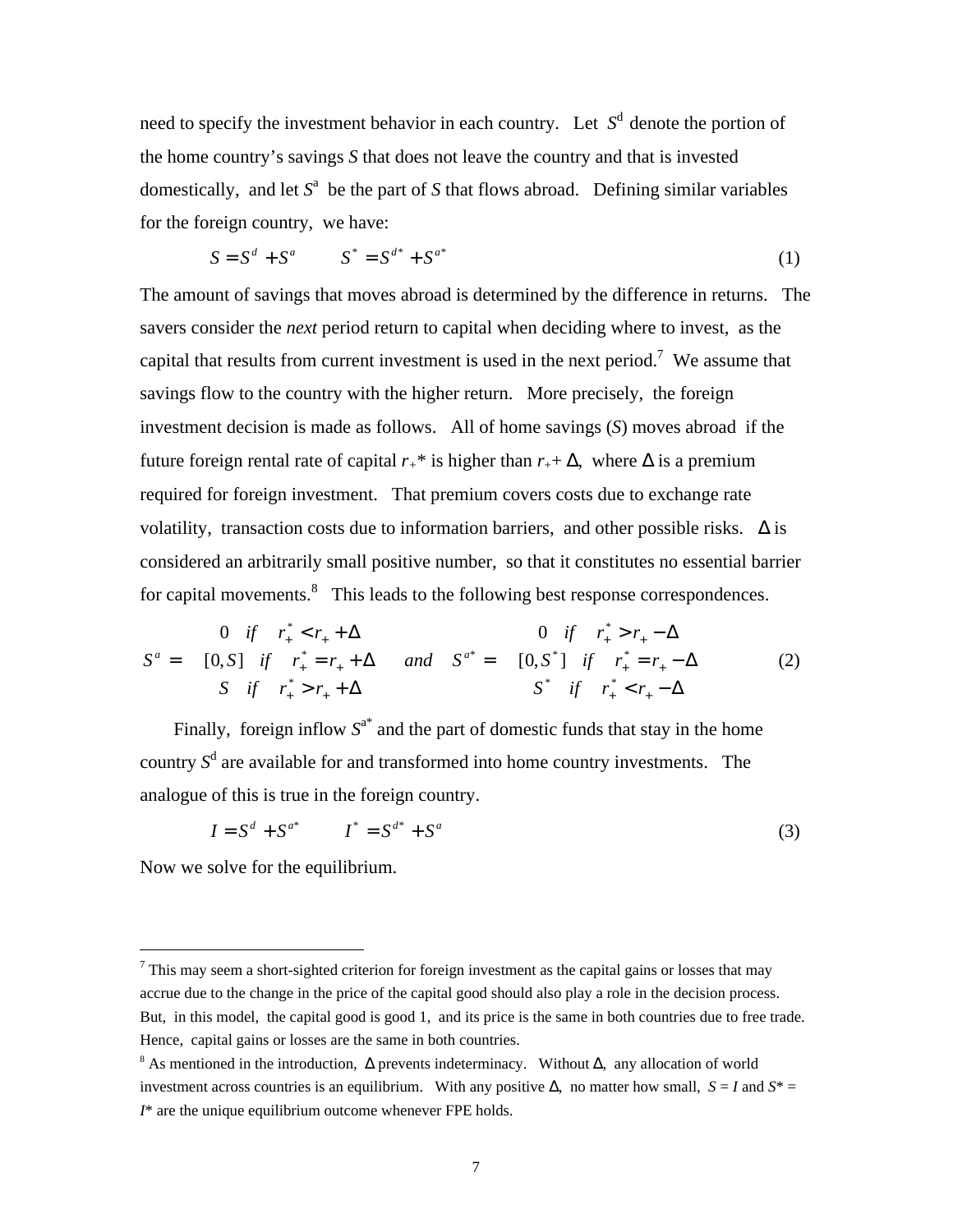*Solving the Model*: Note that none of the necessary assumptions for the FPE result are altered in our setting. Consequently, the factor returns are equalized in the next period. With  $r_+^* = r_+$ , equation (2) implies that  $S^a = 0$  and  $S^{a^*} = 0$ . Using equation (1), we know that  $S = S^d$  and  $S^* = S^{d*}$ . In other words, savings stay within its own country. Substituting these four equalities in (3), we obtain  $I = S$  and  $I^* = S^*$ . Thus, in equilibrium, we find the equality of saving and investment, which is the basis of the FH puzzle. The equality of the returns (due to FPE) leaves no incentive for savings to move abroad.

In Figure 1, we depict the standard Lerner-Pearce diagrams with the familiar unitvalue isoquants and unit isocost lines. Initially (solid lines), we have equal rates of return to capital at home and abroad, i.e.  $r = r^*$ , due to FPE. We do the following experiment. The foreign country  $\binom{4}{1}$  is the high saving and investing country, i.e.  $s^* > s$ . For simplicity in the diagrams, we set  $s = 0$ , so that the home country does not save, and as a result it does not invest or accumulate capital. We increase  $K^*$  while keeping  $K$ ,  $L$ and  $L^*$  the same.

### Figure 1 about here

The arrow in Figure 1 represents capital accumulation. (The home country endowment point,  $E=(L,K)$ , stays the same, while the foreign endowment increases from  $E^* = (L^*, K^*)$  to  $E^* = (L^*, K^*)$  --only  $K^*$  changes.) The foreign country observes a shift in production from the labor intensive towards the capital intensive sector as it accumulates capital (Rybczynski Theorem). The change in the world endowment can, however, cause a change in all goods and factor prices to change. (If the capital accumulation does *not* change the equilibrium world prices  $p_1$  and  $p_2$ , the factor prices remain the same.) Figure 1 is drawn assuming a fall in  $p_2$ . The dashed lines represent the new situation after the price change. Although the factor prices change, their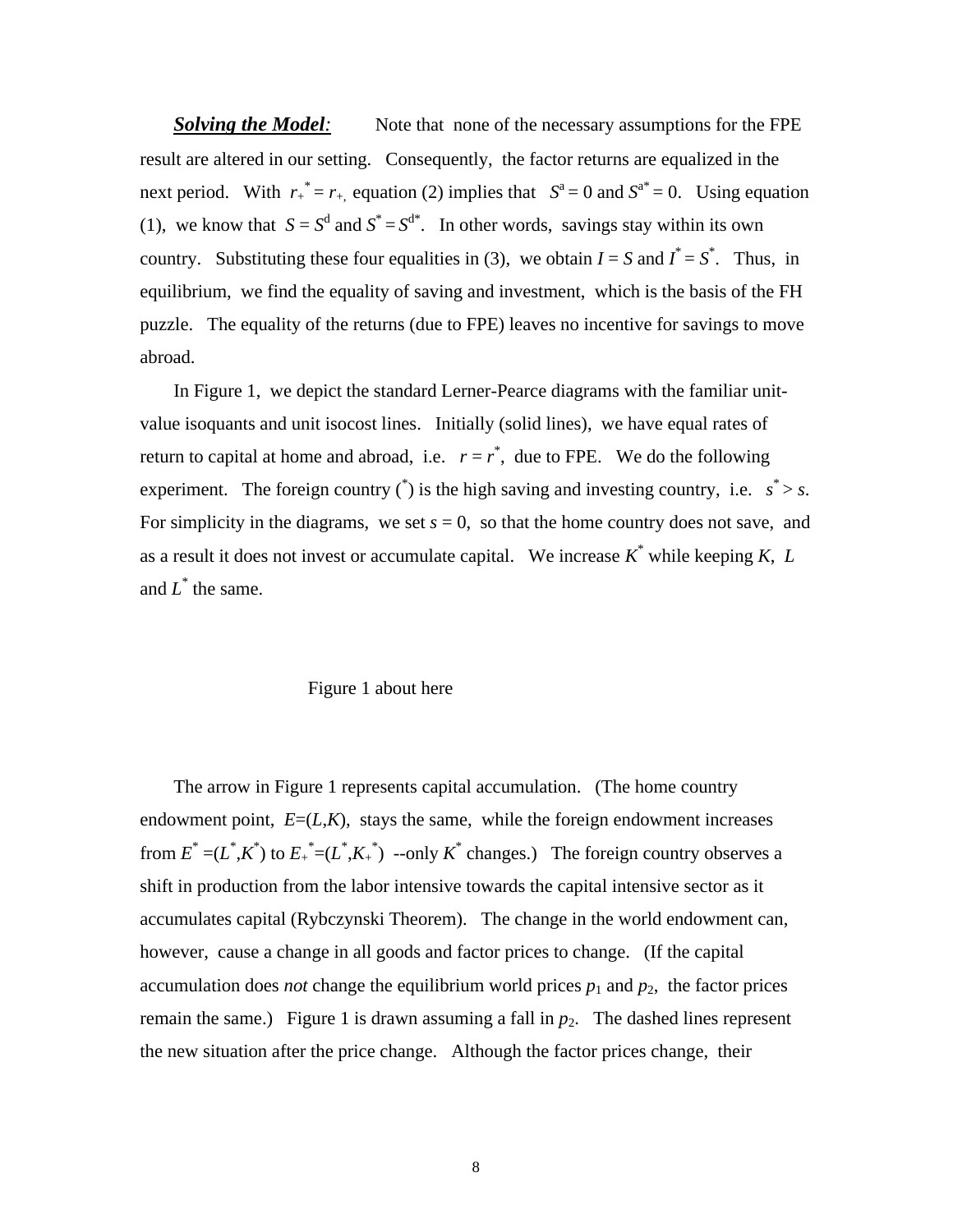*equality* is preserved, as long as the endowment points  $(E_+$  and  $E_+^*$ ) are still inside the diversification cone. Again, no incentive is left for international capital movements.

# **3. Empirical Relevance of the Assumptions of the HO Model and the FPE Theorem**

As with most models in economics, some of the assumptions in the HO Theory are not realistic. Furthermore, the HO predictions have not been borne out empirically. We discuss in this section whether these unrealistic assumptions and empirical failures provide sufficient grounds to dismiss neoclassical trade theory as a way to understand saving-investment correlations.

The FPE, Rybczynski and Stolper-Samuelson Theorems are not restricted to the  $2x2x2$  case. In the  $2x2x2$  world, the FPE Theorem requires that the country endowments lie in the cone of diversification, which is a similarity requirement for the country endowments. Deardorff (1994) generalizes this condition to the case of an arbitrary number of goods and countries. He introduces a higher dimensional counterpart of "lying in the diversification cone", called the "Lens Condition" that can be applied to a multi-sector and multi-country world. This condition tells us how dissimilar the endowments of a group of countries can be for a given set of capital-labor ratios used in the production of the different goods. The Rybczynski and Stolper-Samuelson Theorems have "correlation" versions in higher dimensions. (Ethier (1984) for the Rybczynski and Deardorff and Stern (1995) for the Stolper-Samuelson Theorem.)

As pointed out by Leamer and Levinsohn (1994), the literature has neglected to explicitly check the appropriate similarity condition before judging the empirical relevance of FPE. The observed wage differences between a developed and a developing country do not give any information about the validity of the FPE Theorem. With apparent dissimilarity of endowment structure and likely differences in technology between the developed and developing world, the FPE Theorem would not predict equalization of factor prices in the first place.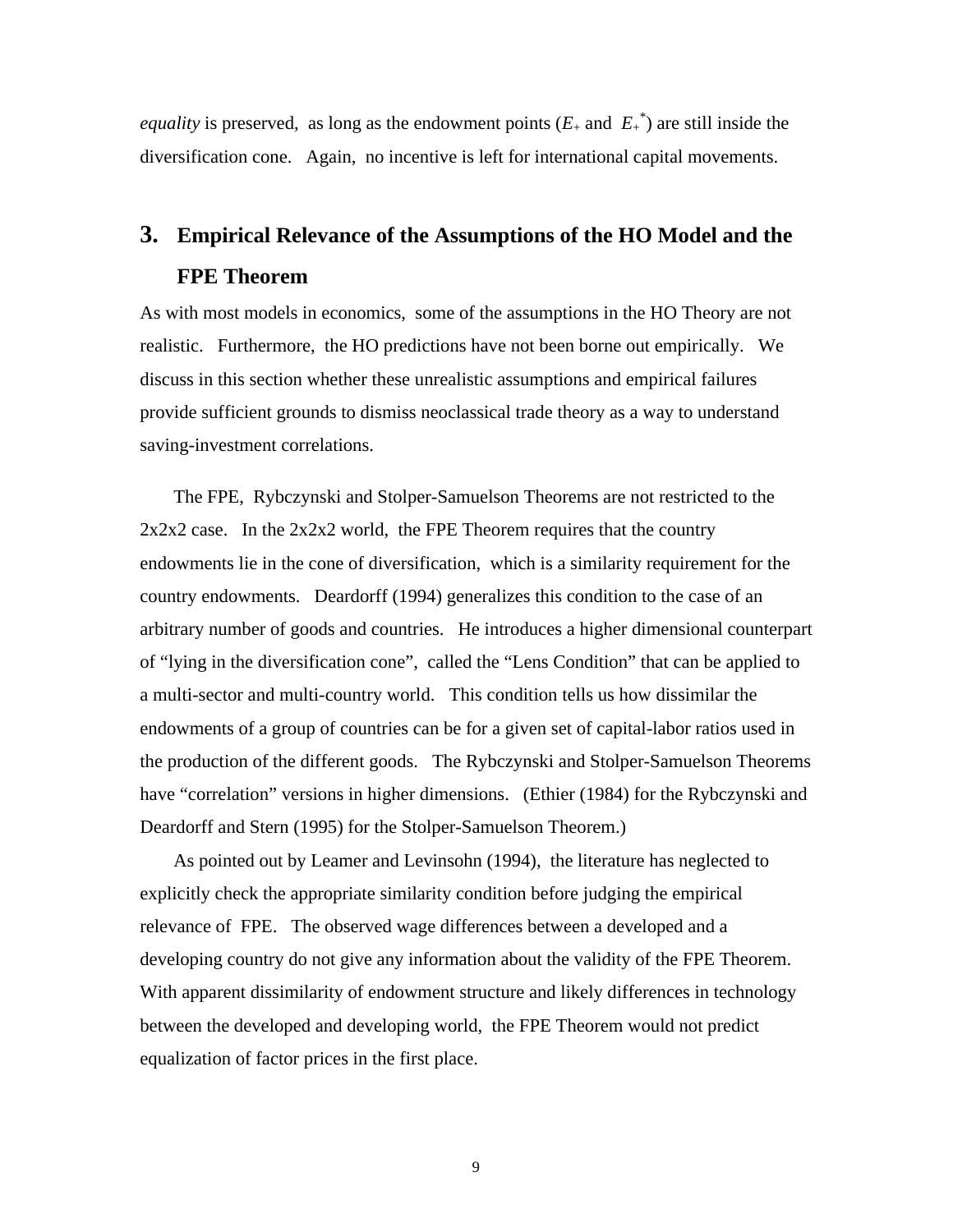FPE need not necessarily involve the whole world. It can hold among a subset of countries as long as they have identical technologies and similar factor proportions, as shown by Debaere and Demiroglu (1996). Using the lens condition of Deardorff (1994), we also investigate empirically whether the factor similarity conditions is satisfied or not for different sets of countries. We find that the endowments of the developed OECD countries considered by FH are indeed very similar. Thus, FPE within this group of countries is possible. On the other hand, in the case of a larger group of 34 countries that includes both developed and less developed countries, the lens condition is, not surprisingly, violated. Consequently, FPE is not expected for this larger group and there may be incentives for capital movements.

Note also that there were substantial capital flows in the nineteenth century from the UK to overseas (Obstfeld (1994)). Given the dissimilarity of the endowments of the UK and the economies of the new world at that time, the returns to capital are not expected to have been equalized by trade. Hence, the observed net capital flows are not surprising. Another situation where the saving-investment correlation is not as strong is the case of developing countries (Montiel (1994) and Dooley, Frankel and Mathieson (1987)), in spite of the fact that these countries have much stronger restrictions on capital movements.<sup>9</sup>

Another condition for FPE, the equality of international goods prices, is less of a concern for the same group of OECD countries. Tariff rates are low and have been decreasing. Although purchasing-power-parity does not hold at every moment in time, major price differences are leveled out over longer periods. Note that, FH (1980) take a fairly long time horizon for the averages of saving and investment in their regressions.

As mentioned earlier, a factor that may have made economists reluctant to consider the relevance of the HO Framework is its poor empirical performance, especially the

<sup>&</sup>lt;sup>9</sup> These existing capital flows may reflect aid or funds from the IMF and the World Bank rather than private capital looking for higher gains. Nevertheless, they are consistent with the analysis of the endowments mentioned above. Another point one can raise is that the existence of net capital inflows to LDCs implies that there should be corresponding net capital outflows from developed countries. However, the size of LDC economies is small compared to output of developed economies. Thus, capital flows that are significant for the LDC economies are relatively insignificant for the developed countries.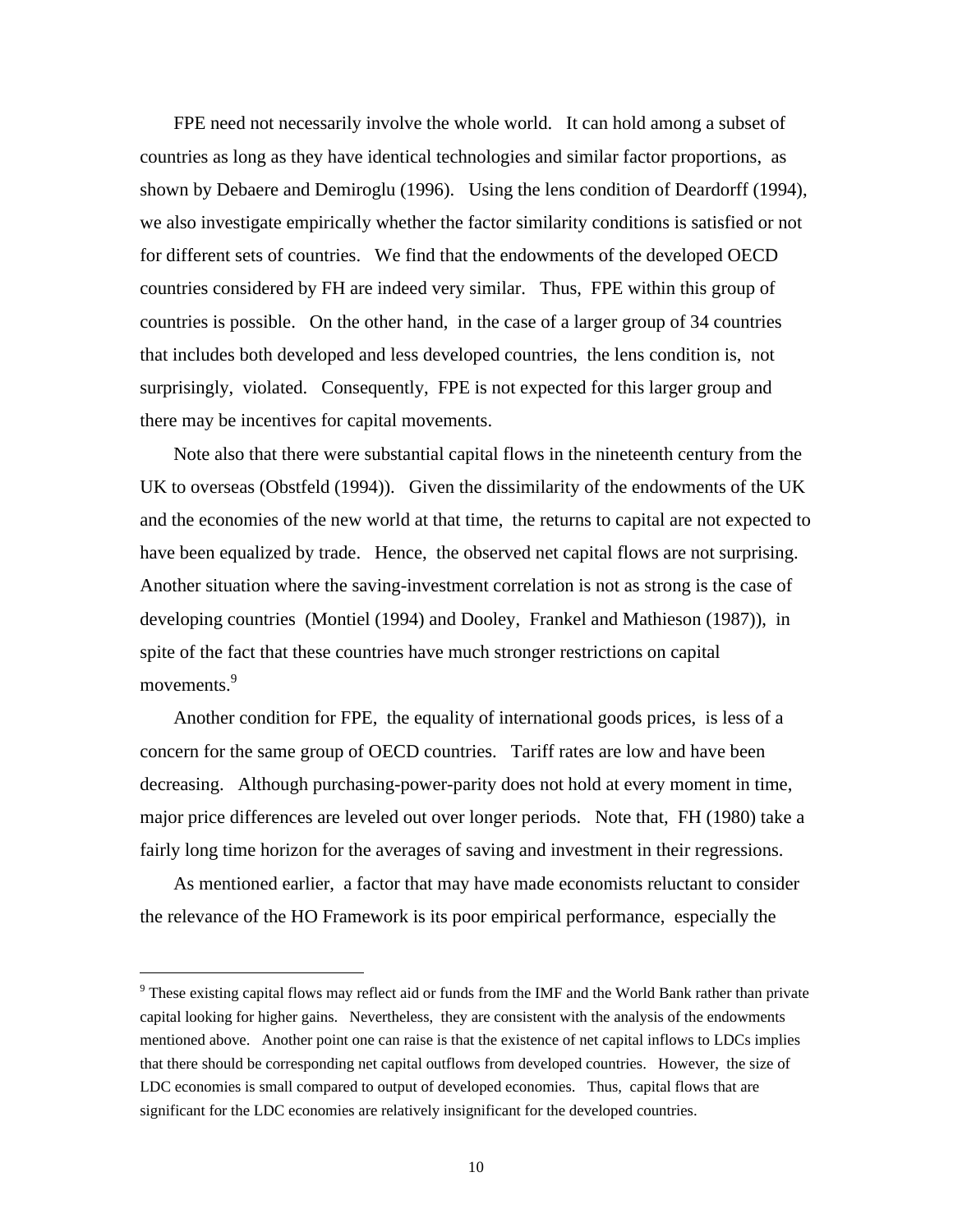failure of the prediction of the Heckscher-Ohlin-Vanek (HOV) Theorem. That Theorem states that the relative factor abundance of countries should be reflected in the net factor content of trade. The net factor content of trade prediction hinges critically upon the assumption of identical homothetic preferences, whereas the FPE, Rybczynski or Stolper-Samuelson Theorems do not. These three theorems depend only on the production side of the economy, and are valid irrespective of the consumption patterns. As a matter of fact, the HOV prediction may not be satisfied in our very model, as we do not impose any restrictions on the consumption side<sup>10</sup>. We need the HO Model in this paper only because it provides us with an already established, familiar framework to analyze the *multi-sector* world.

## **4. With Differences in Technologies**

-

The assumption of identical technologies is fairly reasonable when we consider a limited group of high-income countries such as the major OECD countries. Yet, as shown in this section, one can go beyond FPE. The mechanism that forms the basis of the Rybczynski Theorem, i.e., the response of the sectoral output mix to changes in factor endowments can still bring the returns to capital together even when technologies across countries are different.<sup>11</sup> The analysis in this section is by no means a general treatment of technological differences. It presents two special examples that help gain insight into what happens when the technologies are not identical. The message is that trade may remove the need for capital flows even when there are technological differences among countries.

The setup of section 2 is retained except for the identical technology assumption. The home country is assumed to be more productive in a Hicks-neutral fashion. In other words, if the production function of sector *j* is  $A_j^*F(K,L)$  in the foreign country, it is

 $10$  Even if we assumed identical-homothetic preferences, the HOV prediction would not likely be true in the model of section 2. Our high saving country has a higher investment rate and thus absorbs more of the capital intensive good. As such, the capital abundant country may well be a net importer of capital.

 $11$  The identical technology assumption is only needed for FPE and not for the Rybczynski and Stolper-Samuelson Theorems. The latter two theorems are still operational in this section.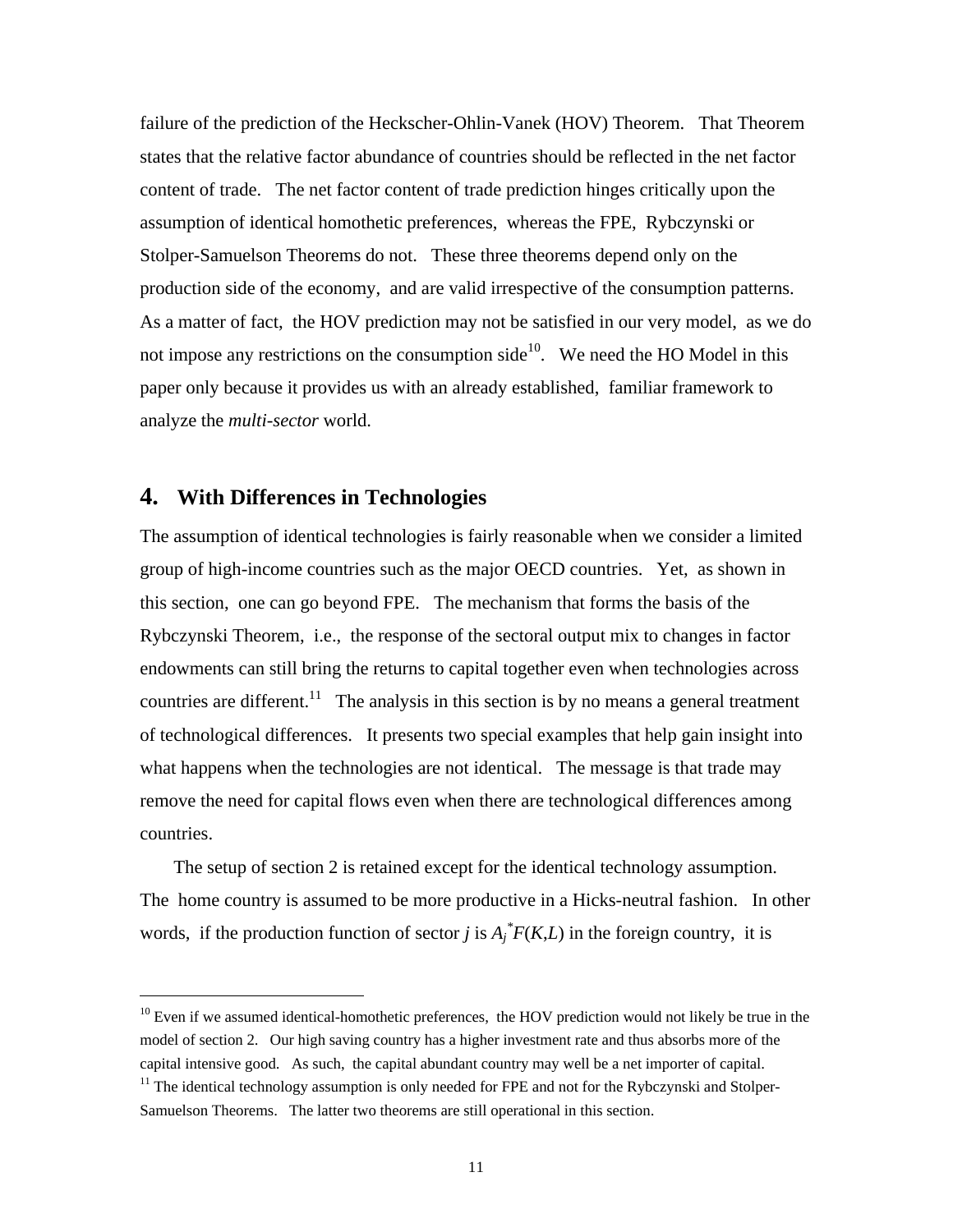$A_iF(K,L)$  in the home country with  $A_i > A_i^*$ . As there is a separate cone for each country in this case, the assumption regarding the diversification cone is replaced by the requirement that "both countries are diversified", so that each country produces both goods. The effect of an increase in the capital stock in the foreign country is analyzed graphically in Figure 2a. We start from an initial situation where  $r = r^*$ . This initial equality of  $r$  and  $r^*$  can be justified on the basis of past capital movements.<sup>12</sup> In Figure 2a, this makes the vertical intercept of the unit factor cost lines for both countries the same point,  $(0,1/r)$ . Again, note that the horizontal intercept for the unit factor price line equals  $1/w$ , and therefore in Figure 2a the foreign wages are lower.<sup>13</sup> (As before, the solid lines depict the initial situation in both countries and the dashed ones represent the new equilibrium.)

#### Figure 2 about here

-

We compare the initial capital returns,  $r$  and  $r^*$ , with the returns in the new equilibrium,  $r_{+}$ , and  $r_{+}^{*}$ . If the foreign country is small, the effect of changes in that country on world prices is negligible and factor prices stay the same in the world. Consequently, as predicted by the Rybczynski Theorem, the foreign country that accumulates capital produces more of the capital intensive and less of the labor intensive good. As the equality of the returns is left intact, no incentive arises for capital to move.

Even with a large foreign country, the saving-investment equality may not be a surprise. Figure 2b depicts that case. As before, when the foreign country accumulates capital, more of the capital intensive and less of the labor intensive good is produced in that country. This changes the pattern of world production, and that, in turn, may influence the world prices  $p_1$  and  $p_2$  as in the previous section. In Figure 2b we consider

<sup>&</sup>lt;sup>12</sup> In our model, capital is mobile with no essential barriers to its movements (the required premium  $\Delta$  is assumed to be arbitrarily small). Thus,  $r = r^*$  is a reasonable starting point, as previous capital movements would have eliminated the return differentials if they existed. In this section we try to obtain the equality in the *future* period  $(r_{+} = r_{+}^{*})$  without resorting to any further capital movements.

 $13$  The rental price of capital and the goods prices the producers face are the same in both countries, but foreign firms have inferior technology. This disadvantage for the foreign firms is offset by lower wages.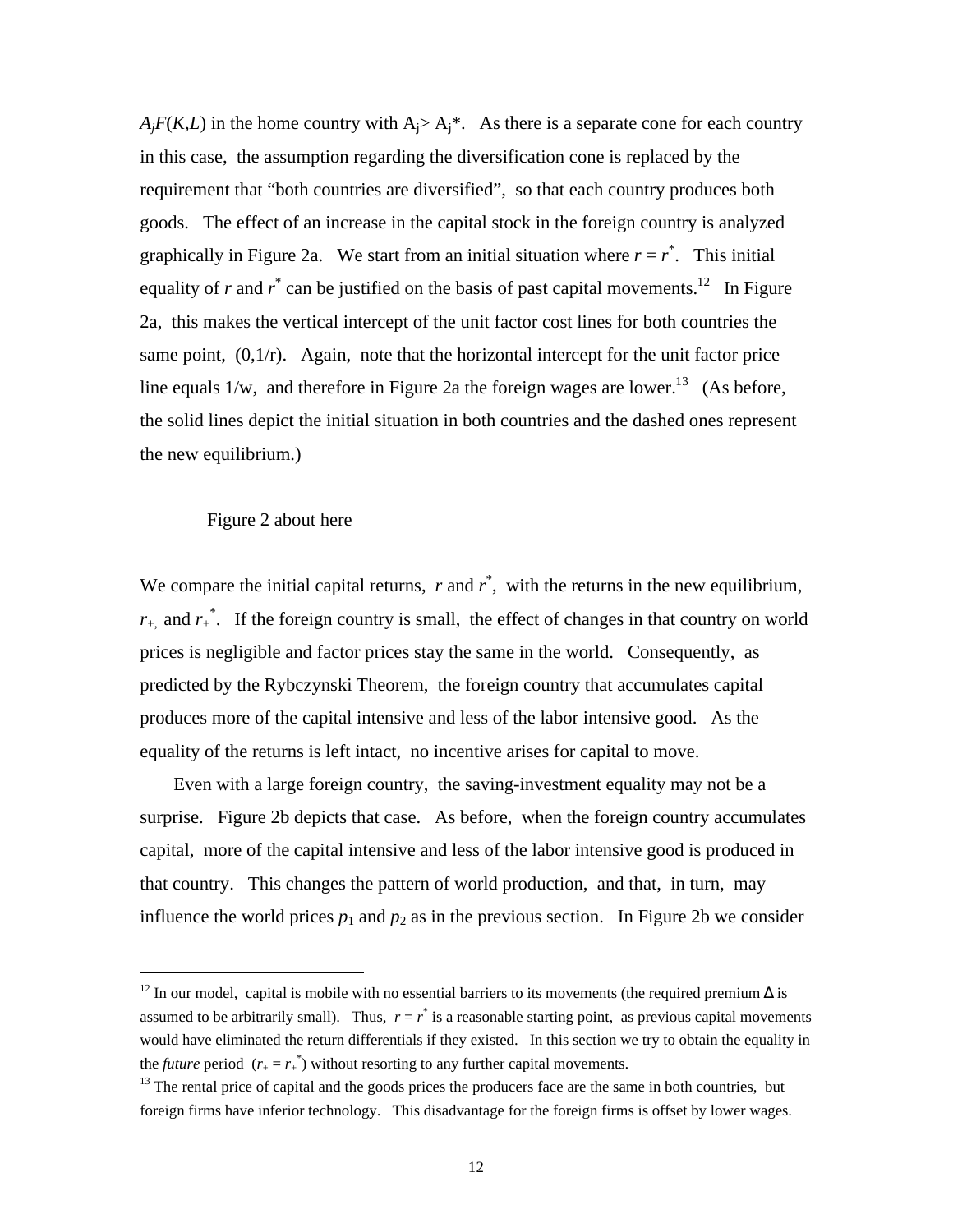a fall in the price of the capital intensive good  $p_2$ , while  $p_1$  is kept the same (as good 1 is the numeraire). In response to that price change, the Stolper-Samuelson Theorem tells us that the return to capital in each country falls, as shown in Figure 2b by the steeper factor price lines. These lines may, though need not, have the same vertical intercept. In the appendix, we show that in the case of Cobb-Douglas production functions and Hicks-neutral technological differences, the changes in the rental rate are the same in both countries, and hence,  $r_{+} = r_{+}^{*}$ . In other words, the equality is preserved in the new equilibrium even though there are no capital flows.

In general, the sizes of the changes in  $r$  and  $r^*$  may be different. Yet the directions of the changes are always the same in this setup; as stated by the Stolper-Samuelson Theorem, a decrease in the relative price of the capital intensive good reduces the rental price of capital. This is true as long as the same good is capital intensive in the two countries.

Below, we show that the possible difference of  $r_{+}$  and  $r_{+}^{*}$  has an interesting implication (although it is difficult to derive an intuition from it): the country that accumulates more capital may well end up with a higher rental rate. This means that the country that accumulates more capital emerges as the more attractive direction for capital flows, contrary to what we would expect in a one-sector neoclassical model. Consider the following setup that uses Leontief technologies,  $F_1(K,L) = A_1 \min\{2K,L\}$  and  $F_2(K,L)$  $= A_2$ min{*K*,2*L*}. The equilibrium interest rate in this case is  $r = (4/3)(p_2A_2 - p_1A_1/2)$ , and that gives a partial derivative of *r* with respect to  $p_2$  of  $(4/3)A_2$ , and, similarly, in the foreign country  $\partial r^* / \partial p_2 = (4/3) A_2^*$ . If the foreign country is the country that accumulates capital, and if  $A_2 > A_2^*$ , the fall in  $p_2$  causes a drop in  $r^*$  in the foreign country. One should note, however, that  $r^*$  falls by *less* than  $r$  in the home country. The final outcome is  $r_{+} < r_{+}^{*}$ .<sup>14</sup>

<sup>&</sup>lt;sup>14</sup> One might argue that capital movements will yield the initial equality of returns to capital in the  $2x2x2$ case with technological differences, yet that they are also likely to lead to specialization in the production of one good in one of the countries. This specialization would make the comovements of the returns to capital impossible. On the other hand, with many goods, complete specialization is less likely. That is why we consider the case of diversification in our  $2x2x2$  analysis. (As for the comovements of factor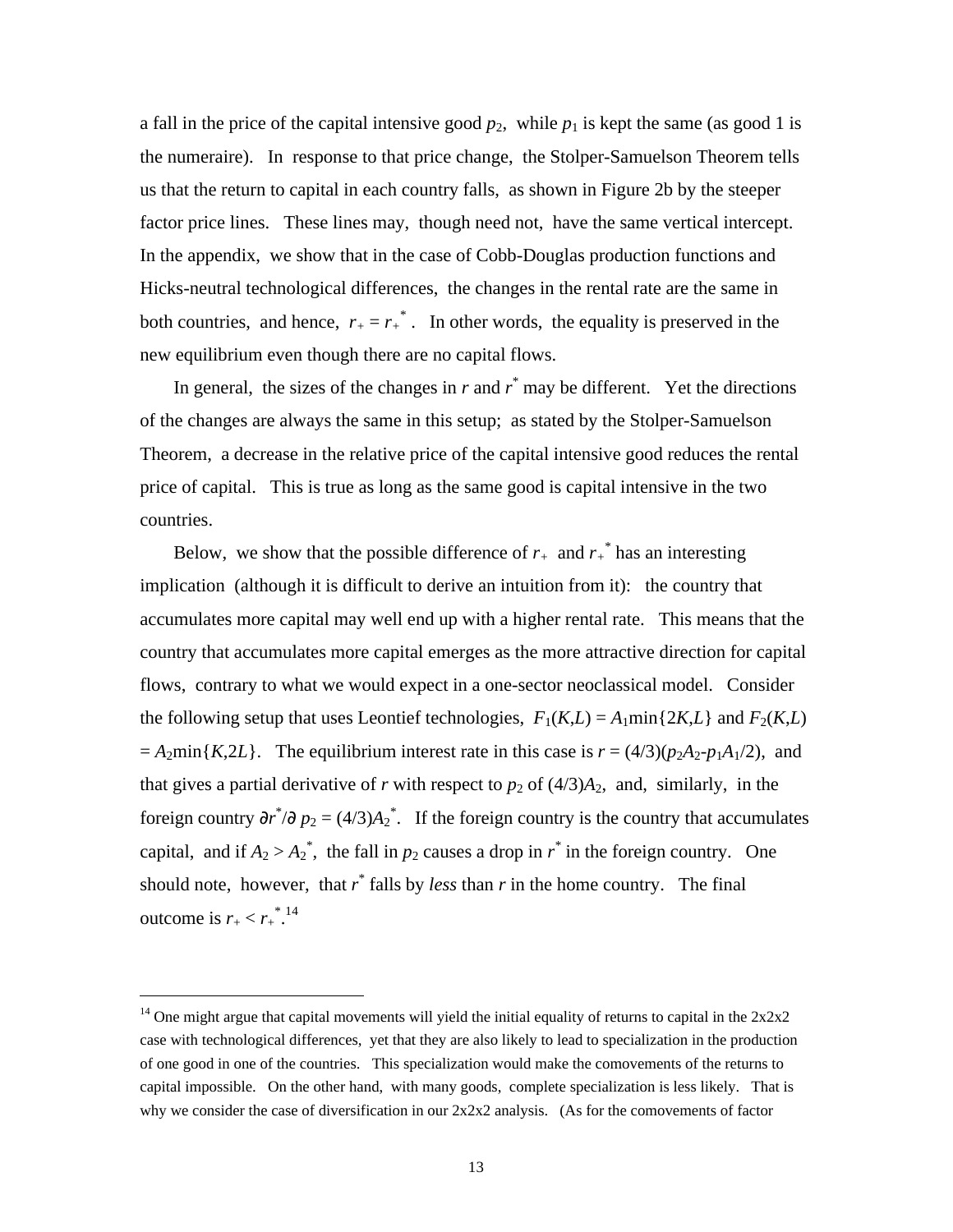## **5. Concluding Remarks**

-

The long-standing FH observation is less of a puzzle once trade theory is taken into account. This paper presents a modified HO model to make this point explicitly. Among a group of countries that have similar endowments, FPE equalizes returns, and that leaves no incentive for capital to move from one country to another.

The FH observation arises when the economies of individual countries are characterized by one-sector neoclassical production functions. In a multi-sector world, countries with high investment rates can still employ the additional capital without a decline in returns as they shift production and exports toward more capital intensive goods. The example with different Leontief technologies shows how the intuition based on the neoclassical view of investment can be misleading in a multi-sector context with international trade. Capital may actually flow from the low to the high saving/investing country. There is no *a priori* reason to expect that capital should be channeled from the high to the low saving rate countries.

We emphasize that the insights from the theoretical HO model and the FPE result should not be discarded on the grounds that the maintained assumptions are not realistic. We argue that these assumptions are fairly accurate in the case of major OECD-countries. We also point out that trade can cause the returns to capital in different countries to move together even with different technologies and different wage rates. In particular, with Cobb-Douglas technology and Hicks neutral technological differences, the returns to capital across countries stay equal due to trade and there is no incentive for capital flows.

One caveat is that we address the long term cross-sectional correlation rather than the year-to-year comovements in saving and investment. The type of economic adjustments proposed in this paper are not likely to take place in the short run.<sup>15</sup> The equalization of

returns, the correlation version of the Stolper-Samuelson Theorem (Deardorff-Stern (1995)) is applicable to the case of multiple goods.)

<sup>&</sup>lt;sup>15</sup> As pointed out by Bayoumi (1996), the short-run comovements of saving and investment may be related to the business cycles. For example, an economic downturn is typically associated with a low level of investment. On the other hand, a fall in output results in a decline in the tax revenues, and that, in turn, reduces national saving through a lower (T-G).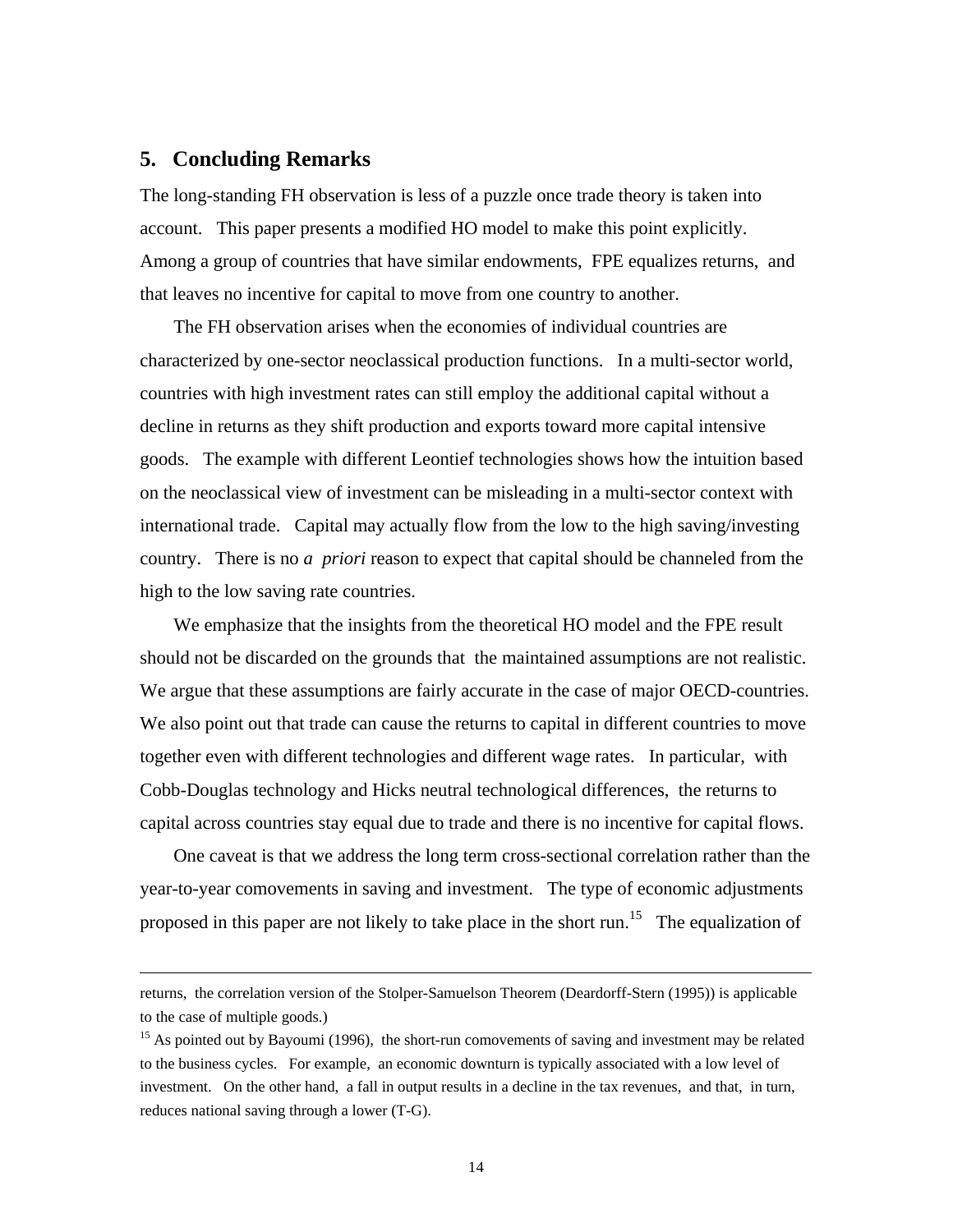goods prices (i.e., PPP) requires many years, and shifts in the composition of national production also take long periods of time. In addition, while the explanation in this paper involves only the real side of the economy, there may be short-run capital movements due to monetary reasons. A very tight monetary policy (as in the U.S. in the early 1980s) can raise the interest rate significantly and trigger financial flows. The sectoral shifts proposed in this paper cannot take place immediately in response to abrupt changes in the interest rates. The main message of this paper is that countries can accumulate different amounts of capital over long periods of time, yet this does not necessarily lead to differences in the rates of return to capital.

A dimension that is left unexplained is the following. The returns to assets in different countries do not appear to be completely correlated. Therefore, there seems to be an incentive to pool risks to lifetime consumption profiles through acquisition of foreign assets. While the incentives to pool the consumption risks may not be as strong as some authors contemplate, our paper does not deal with this issue.

This paper does not provide an empirical test of whether the proposed shifts in the composition of national production and exports have taken place. However, our explanation accords well with historical facts. High saving/investing countries should experience a shift toward the capital intensive sectors. In line with this is the observation that Japan, the highest saving country in the FH sample, has developed an increasing presence during the post W.W.II period in the auto and steel industries, two major capital intensive sectors. A similar case could be made for Germany.

There are two other observations that support our explanation. These are the capital movements in the 19th century between the UK and the new world and the weakness of the saving-investment correlation in the case of the developing countries. Both are instances of dissimilar factor endowments, and, therefore, unlikely cases where international trade enables countries to employ their factors efficiently through shifts in the sectoral mix of production. In the terminology of the HO Theory, the endowments are not likely to be in the cone of diversification and FPE is not expected to hold for these two cases.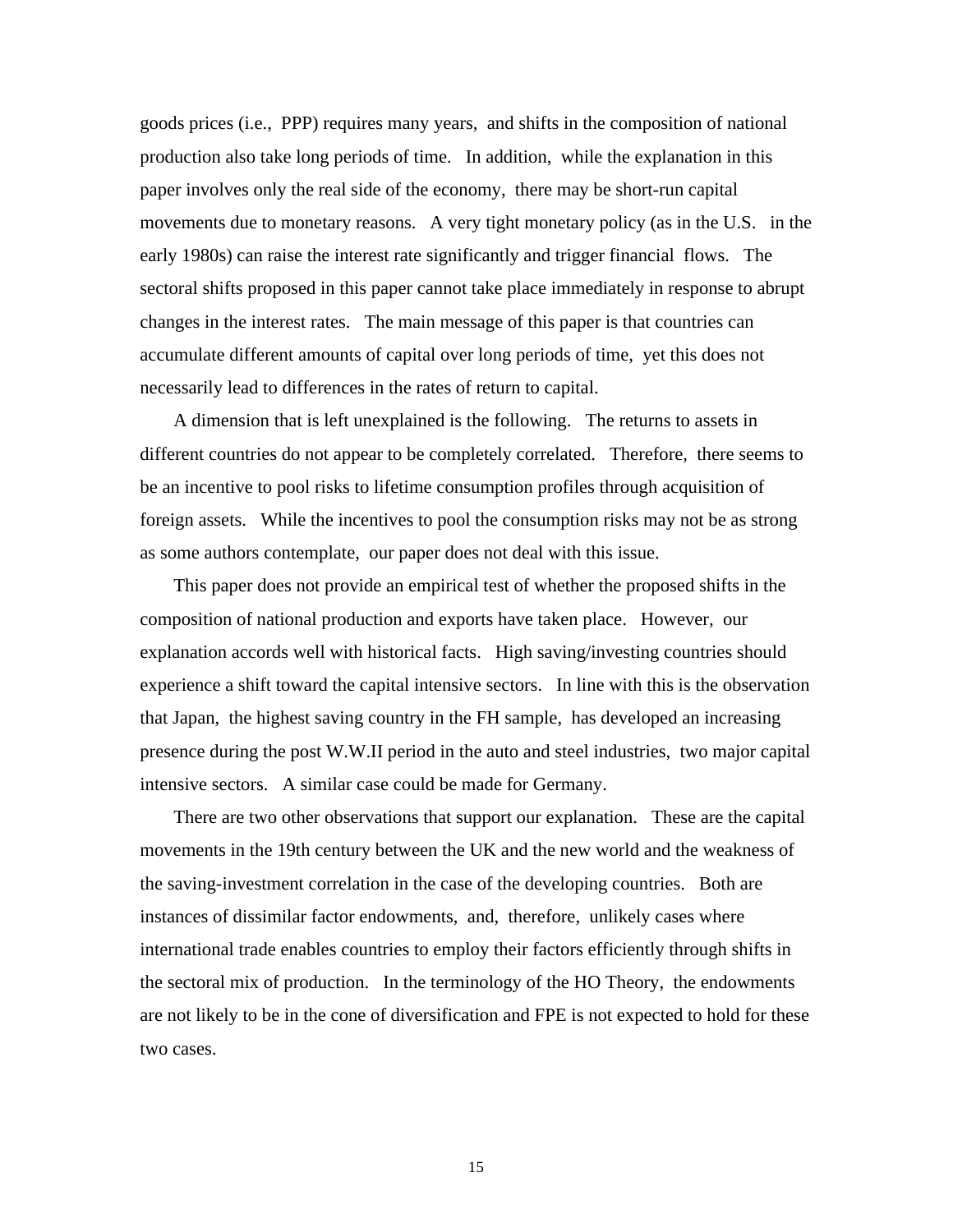## Appendix

The following proposition states that, starting from a situation with identical returns tocapital in the two countries, the change in r is the same in response to a change in prices in the case of Cobb-Douglas production functions with multiplicative technological differences.

**PROPOSITION:** Suppose that  $r \equiv r^-$  and the production functions in each sector of the home and foreign country are, respectively,

$$
F_i(K_i, L_i) = A_i K_i^{\alpha_i} L_i^{1-\alpha_i} \text{ and } F_i^*(K_i, L_i) = A_i^* K_i^{\alpha_i} L_i^{1-\alpha_i}
$$
 (1)

where  $i = 1, 2$  is the index for the sectors. Then  $\sigma r/\sigma p_2 = \sigma r/\sigma p_2$ .

**Proof:** For a given price  $p_i$  and factor prices w and r, the revenue function is  $p_iA_iK_i^{\top}L_i^{\top}$  and the profit function in sector  $\imath$  can be written as  $\pi_i(K_i,L_i)=p_iA_iK_i^{\top}L_i^{\top}$  . Then  $wL_i - rK_i$ . Maximization of  $\pi_i(K_i, L_i)$  with respect to  $K_i$  and  $L_i$  yields

$$
K_i = \frac{\alpha_i}{1 - \alpha_i} \frac{w}{r} L_i.
$$
\n<sup>(2)</sup>

With perfect competition and constant returns to scale production functions, profits will be zero in the equilibrium, i.e.,  $\pi_i(K_i, L_i) = 0$ . Substituting equation (2) in  $\pi_i(K_i, L_i) = 0$  and solving for  $w$  , we obtain

$$
w = (1 - \alpha_i) \alpha_i^{\frac{\alpha_i}{1 - \alpha_i}} (p_i A_i)^{\frac{1}{1 - \alpha_i}} r^{-\frac{\alpha_i}{1 - \alpha_i}}.
$$
\n
$$
(3)
$$

Equation (3) will hold for both of the sectors,  $i = 1, 2$ , with the same w and r.

$$
w = (1 - \alpha_1)\alpha_1^{\frac{\alpha_1}{1 - \alpha_1}}(p_1 A_1)^{\frac{1}{1 - \alpha_1}}r^{-\frac{\alpha_1}{1 - \alpha_1}}, \qquad w = (1 - \alpha_2)\alpha_2^{\frac{\alpha_2}{1 - \alpha_2}}(p_2 A_2)^{\frac{1}{1 - \alpha_2}}r^{-\frac{\alpha_2}{1 - \alpha_2}}.
$$
 (3')

Using the pair of equations (  $30\,$  ), one can solve for  $r$  as

$$
r = c(p_2 A_2)^{\beta_2} / (p_1 A_1)^{\beta_1}, \tag{4}
$$

where (letting  $\gamma = \left(\frac{\alpha_2}{1-\alpha_2} - \frac{\alpha_1}{1-\alpha_1}\right)$ )  $\beta_i = [\gamma(1-\alpha_i)]^{-1}$ ,  $i = 1, 2$ , and  $c = \frac{\alpha_2^{(2-\alpha)}}{\alpha_1^{(\alpha_1\beta_1)}}\left(\frac{1-\alpha_2}{1-\alpha_1}\right)^{\frac{1}{\gamma}}$ . Without loss of generality, consider a change in  $p_2$ . From equation (4), the partial response of r is

$$
\frac{\partial r}{\partial p_2} = c \frac{\beta_2 p_2^{\beta_2 - 1} A_2^{\beta_2}}{p_1^{\beta_1} A_1^{\beta_1}}.
$$
\n(5)

Similarly, for the foreign country, we have

$$
r^* = c(p_2 A_2^*)^{\beta_2} / (p_1 A_1^*)^{\beta_1}, \tag{6}
$$

and

$$
\frac{\partial r^*}{\partial p_2} = c \frac{\beta_2 p_2^{\beta_2 - 1} A_2^{*\beta_2}}{p_1^{\beta_1} A_1^{*\beta_1}}.
$$
\n(7)

Since  $r\equiv r$  -mitially, we equate the right hand sides of (4) and (6). That yields

$$
\frac{A_2^{\beta_2}}{A_1^{\beta_1}} = \frac{A_2^{*\beta_2}}{A_1^{*\beta_1}}.\tag{8}
$$

**F** inally, equations (5), (7) and (8) imply that  $or$  (*Op*<sub>2</sub>  $=$  *Or*  $7$  (*Op*<sub>2</sub>. $\sqcup$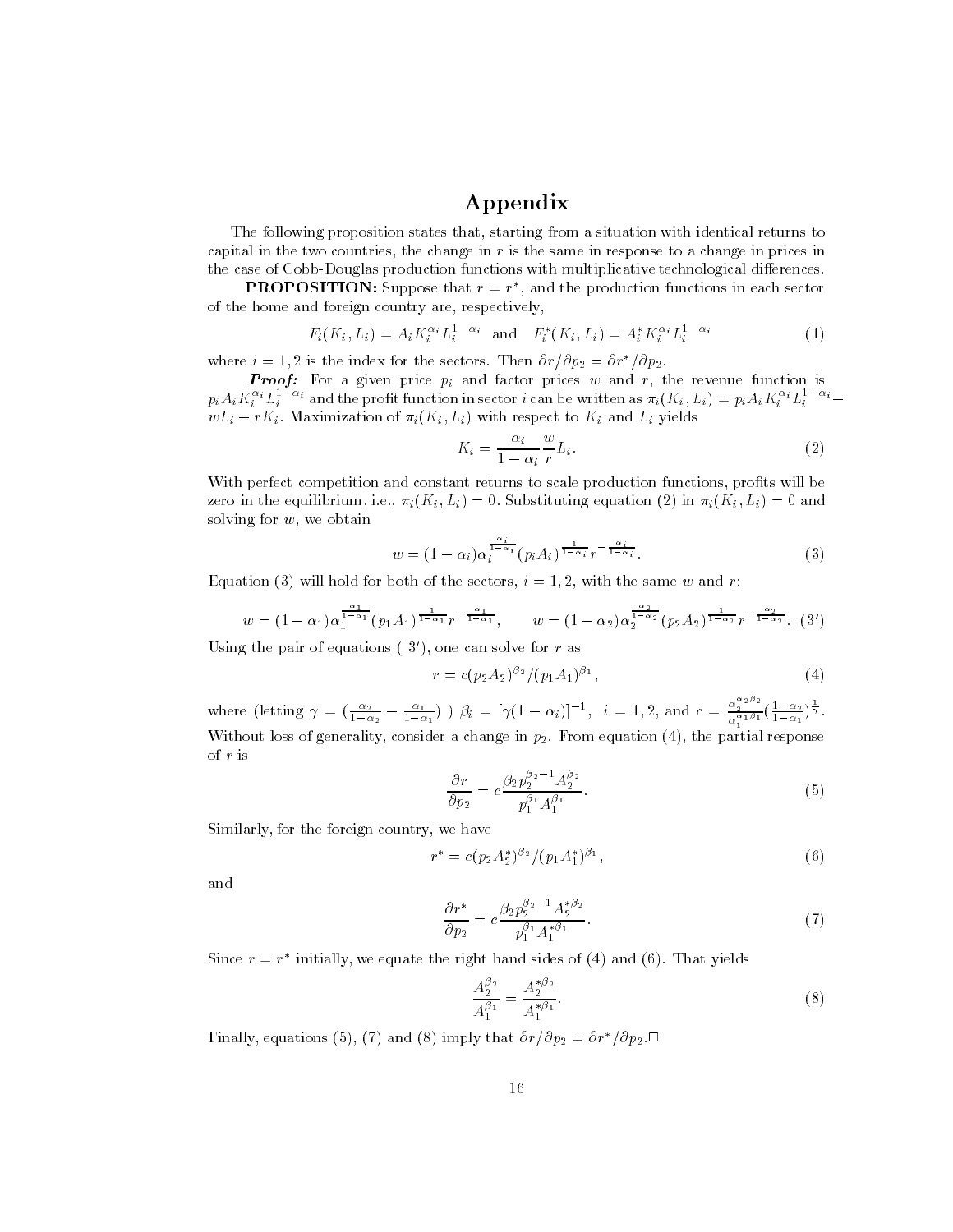# **REFERENCES:**

Bayoumi, T., 1996, "Financial Integration and the Real Economy," manuscript.

- Deardorff, A. V., 1994, "The Possibility of Factor Price Equalization, Revisited." *Journal of International Economics*, **36**, 167-175.
- Deardorff, A.V., R.M. Stern, 1995, *The Stolper Samuelson Theorem: A Golden Jubilee*, The University of Michigan Press: Ann Arbor.
- Debaere, P. and U. Demiroglu, 1996, "On the Similarity of Country Endowments," mimeo.
- Ethier, W.J., 1984, "Higher Dimensional Issues in Trade Theory," in Jones R.W. and Kenen P.B. ed.s, *Handbook of International Economics, International Trade,* vol. 1, 131-184.
- Feldstein, M. and C. Horioka, 1980, "Domestic Saving and International Capital Flows." *Economic Journal*, **90**, 31-329.
- Kotlikoff, L. J. , 1984, "Taxation and Savings : A Neoclassical Perspective." *Journal of Economic Literature*, **22**, 1576-1629.
- Krugman, P., 1993, "What Do We Need to Know About the International Monetary System?" *Essays in International Finance*, Princeton.
- Leamer, E. and J. Levinsohn, 1994, "International Trade Theory : The Evidence," mimeo.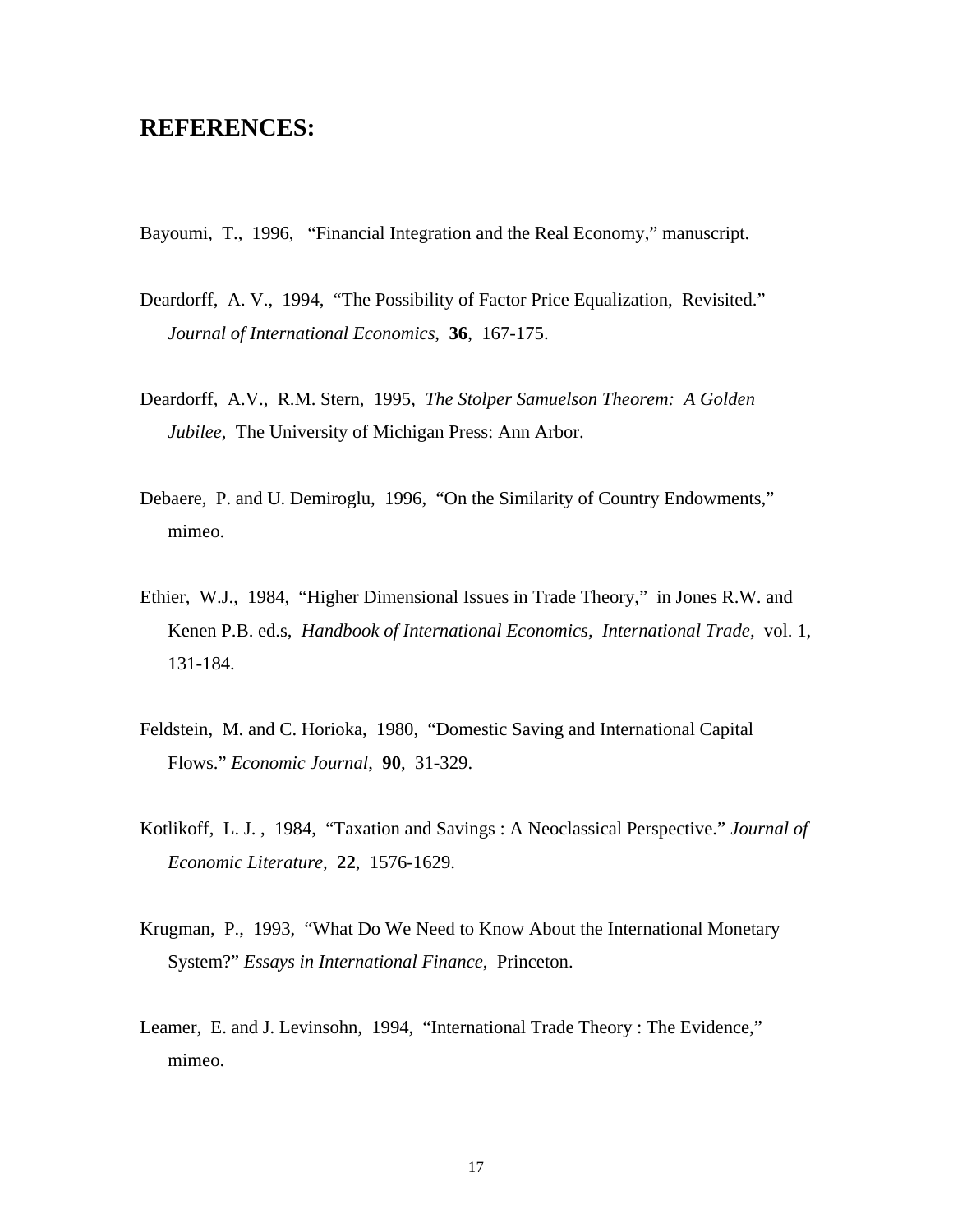- Montiel, P.J., 1994, Capital Mobility in Developing Countries: Some Measurement Issues and Empirical Estimates." *The World Bank Economic Review*, **8**(3), 311-350.
- Mundell, Robert R.A., 1957, "International Trade and Factor Mobility." *American Economic Review*, **47**, 321-35.
- Mussa, M. and M. Goldstein, 1993, "The Integration of World Capital Markets" in *Changing Capital Markets : Implications for Monetary Policy*, Federal Reserve Bank of Kansas City, 245-313.
- Obstfeld, M., 1986, "Capital Mobility in the World Economy: Theory and Measurement." *Carnegie-Rochester Series on Public Policy*, **24**, 55-104.
- Obstfeld, M., 1994, "International Capital Mobility in the 1990s." Board of Governors of the Federal Reserve System, International Discussion Paper, 472.
- Tesar, L., 1991, "Savings, Investment and International Capital Flows." *Journal of International Economics*, **31**, 55-78.
- Trefler, D. 1992, "International Factor Price Differences : Leontief was right!" *Journal of Political Economy*, **101**(6), 961-987.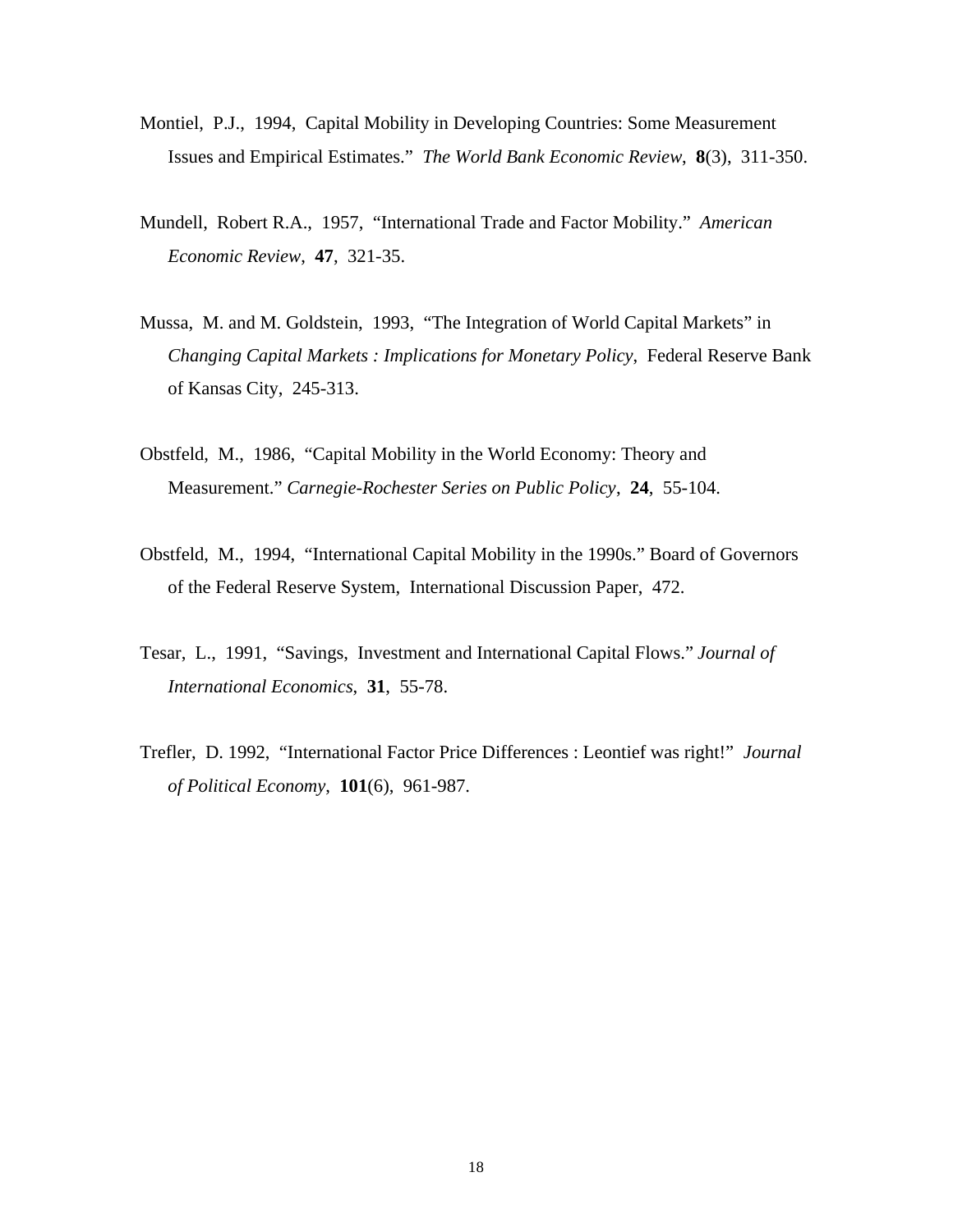

**FIGURE 1**